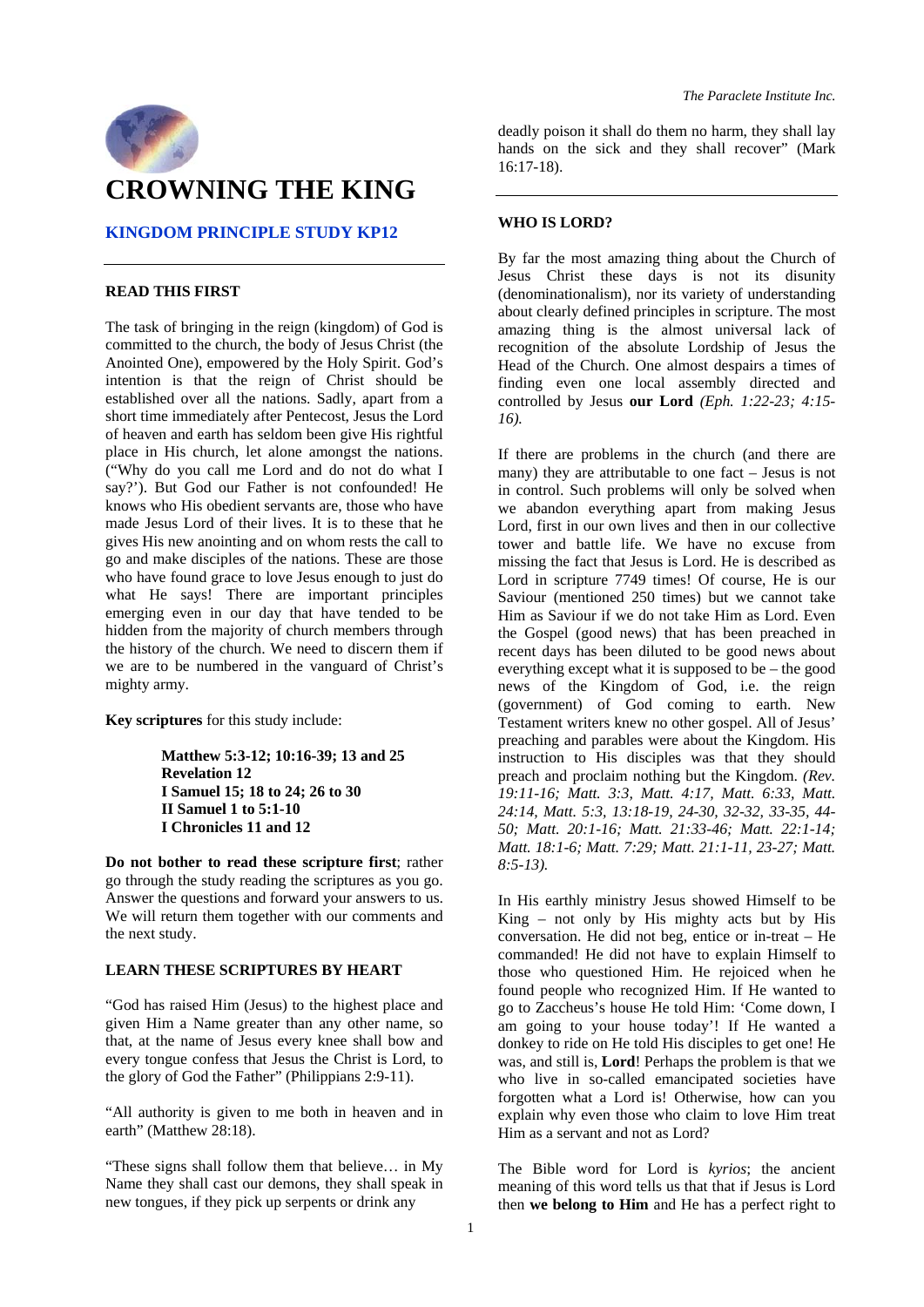do with us as He wills. He owns us, having purchased us with His own blood, and can dispose of us if He wants to; we do not have any say in the matter. He is our Master, our *despotes* (English: despot), the one who rules over s (His church). *(Acts 20:28; I Cor. 6:19-20; Ps. 24:1; Luke 12:1-10).* 

When we are baptized we recognize that we are buried with Christ and made alive with and through Him that we might no longer be slaves of sin but servants (slaves) of God. There is no place in between where we may serve ourselves. We only have a choice of masters – God out Father or the devil. The church needs a new vision of who Jesus is personally and collectively*. (Rom. 6:1-23; Rev. 1:9; Dan. 10:9).* 

## **TWO REASONS WHY JESUS IS NOT LORD OF THE CHURCH**

**BABYLON**: We have shared before that the principles of false religion developed at Babel by Cush, Semiramis and Nimrod are found, not only in pagan religion but even within the church of Jesus the Christ. Paul recognized this early in church history. He also recognized that there would be a great showing forth of these principles in the last days. When Constantine, Emperor of Rome, officially adopted Christianity as the religion of the Empire, the outworking was the amalgamating of Christianity with the existing Babylonian worship and priest structure of pagan Rome. The invasion was thus completed. The Pontifex Maximus became the Vicar of Christ! Was Heaven confused as man was? *(I Thess. 2:1-12).* Looking back we might wonder how such a union was possible if we did not understand the nature of the mysteries. For the religion ceremonies of Babel, though revolting and hideous, exactly parallel the principle of Christ. To the uninformed they can easily be made to appear to fit scripture. Within these trappings the initiated priesthood hides the basic deceptions of the system from which they gain their power and authority. The main diversions from the truth can be defined as:

- Regeneration by water baptism (as opposed to the work of the Spirit).
- Justification by works (as opposed to faith)
- The need for regular confession and partaking of the mass in order that we might be forgiven rather than total trust in the completed, once and for all, provision of forgiveness, past and future, provide for us by the cross.
- Extreme Unction for the dying (instead of anointing the sick that they might recover), and
- Provision of Purgatory and prayers for the dead leaving open the possibility of salvation after death when scripture plainly teaches us that we are appointed once to die and then the Judgment, and are therefore called to holiness in this life.

The purpose of these dreadful errors is two fold: (1) to deflect us from the benefits opened to us through the cross (escape from the hands of the enemy, the washing of regeneration and the anointing of the Holy Spirit); and (2) to render us priest dependent *(Jer. 31:11; Titus 3: 5-6).* 

In case anyone concludes that this is a case against the Orthodox and Roman Churches, let us say immediately that the principles of error are also found in many Protestant Denominations, especially the non-Evangelicals. The Lutherans, Anglican, Presbyterians and Methodists (Uniting Church in Australia) and the like, while outwardly modified from their parent Catholicism – rejection of the Papacy, the Queen of Heaven and the efficacy of Saints – still hold to the main element of the Babel system. For instance, Lutheranism still teaches regeneration through water baptism; Luther himself fiercely persecuted the Anabaptists, believers who practiced baptism as an act of obedience in response to a direct word of the Spirit. In summary, lest we be in haste to judge others, let us say that none of us are totally free from the antichrist traditions. They come to us in extremely subtle ways and we desperately need our Savior and the blessed Holy Ghost to help us in our extremity. Thanks be to God that Jesus is our Deliverer.

**THE ARM OF FLESH**: While there have been attempts by people to break away from Babylonian traditions throughout church history it has been the great Evangelical movements of the 19<sup>th</sup> and 20h centuries – including the Holiness and Pentecostal movements – that have been the most successful. It has not always been easy – persecution has often been intense; many fled from their homelands to the 'wilderness prepared for them', to New Zealand, South Africa, Australia, the Americans. Europe, the home of Gentile Christianity, apart from small remnant groups, is relatively spiritually dead today. The UK is perhaps the main bastion of basic Christianity in Europe, thanks the Weslyan revival, the Salvation Army Movement and preachers like Moody and Sankey, and Billy Graham in our day. *(Rev: 12:13-17).* 

It is the Evangelicals who have preached the Gospel and re-instated many Biblical truths – repentance from dead works, justification through faith in the finished work of the Cross, baptism, etc. But the Evangelical have found their own problem in **New Testament pattern legalism**, (slavish and intellectual appropriation of the scriptures, particularly Paul's letters) and **self effort** (the 'arm of flesh' as opposed to Holy Spirit effort). At the heart of this has been the substitution of the scripture (the 'Word of God') for Jesus the **WORD**. Study of the Bible replaces a relationship with Jesus thought the Holy Spirit. Satan has been very active as men have pursued this 'mind trip' – intellectual pride, philosophizing, 'vain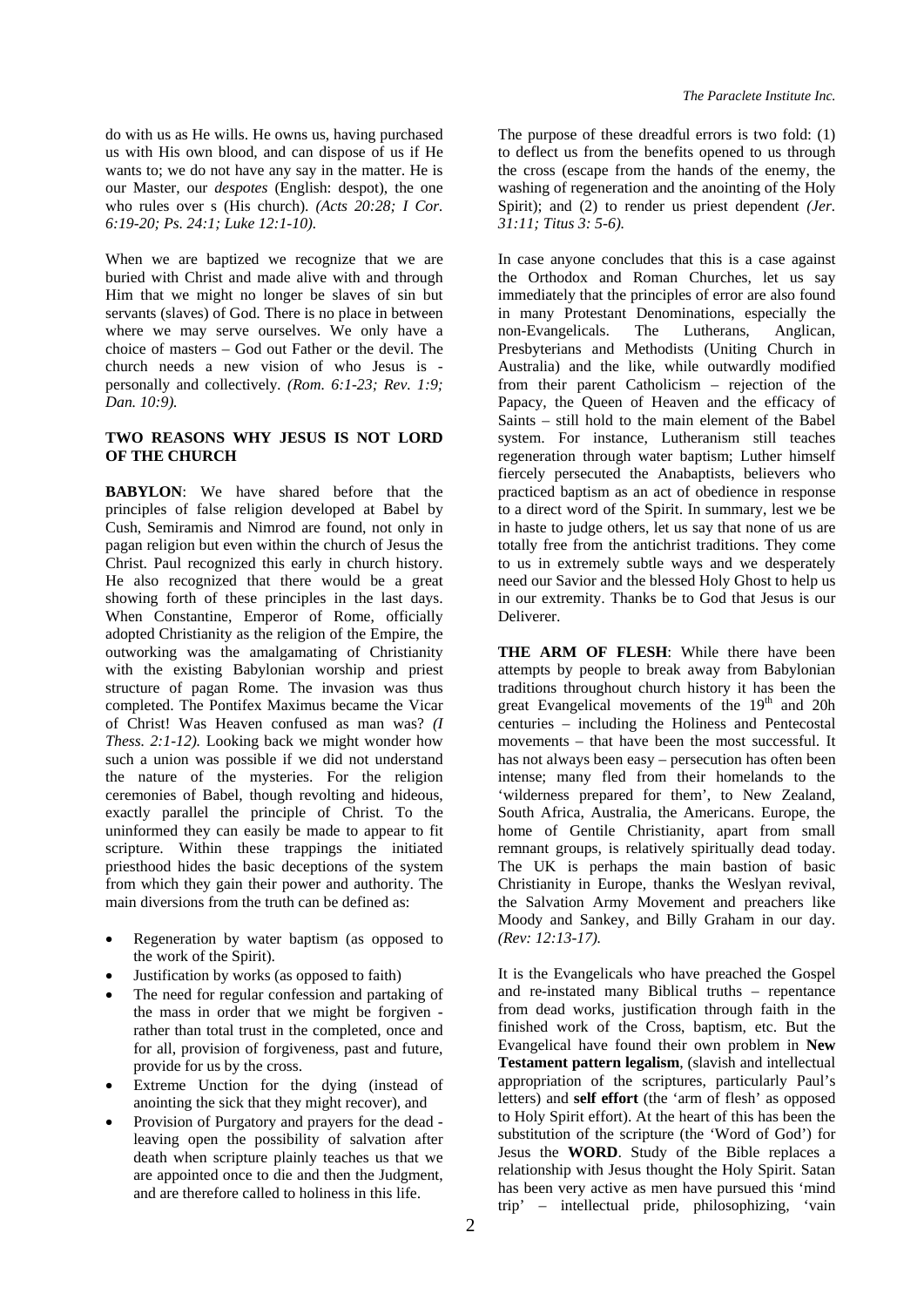disputation', having a form of Godliness but denying the power of it. This is turn has led to massive sectarianism and cults by the thousands. **If Babel takes the blame for corrupting the church, the Evangelicals must take the blame for segmenting it!** What appeared tot be honest efforts to 'get back to God' proved mostly to be man getting back to himself, his own ideas and abilities. However, God our Father rewards honest hearts and in His own timing he released His Holy Spirit in new anointing power on those who sought His face. Out of this has come about the great Pentecostal and Charismatic movements. These movements have also experienced persecution from both Babylonian and Evangelical denominational leaders, and this has resulted in some reversion to New Testament legalism and, in some place, a new Pentecostal traditionalism. However the movement has survived to be the springboard for God to pour out his latter rain Spirit on **the whole church** beginning with the Catholics(!). Not surprisingly it has been the evangelicals who have been the most resistant to the Spirit – having taken the stand that spiritual gifts disappeared with the original apostles to explain their own powerlessness. *(Jer. 17:5; II Tim. 3:1-10; Joel 2:23; Zech. 10:1).* 

The Babylonians treat the 'charismatic problem' more casually – quietly absorbing the move of God with their usual subtlety, diluting it to powerlessness with a web of ecclesiastical control. Chorus singing and dancing are allowed to keep the Charismatics happy but nobody in the new anointing may operate in areas reserved for the initiated clergy!

Above all else, the Evangelicals have deceived themselves and us through their preaching a **man centered gospel**: 'Will you accept Jesus' (!!!?). Jesus is proclaimed as 'healer, saviour, fixer of every problem situation' but not as Lord. Public results can be good but the retention rate is usually less than 5%. Where do the 95% go, having 'given Christianity a go' but found it powerless to do the things that they were told it would do for them? The Lord help us to repent for causing them to stumble. We must bring people in on the right foundation – repentance from dead works and faith towards the power of God within us as we receive the Holy Spirit and allow Him to be released to work in and through us.

### **OUR ATTITUDE AND RESPONSE TO THE PROBLEM**

Despite the Evangelical and Pentecostal movements, the Babylonian branches of the church remain strong today In fact in some quarters there is a strong counter-reformation movement back to unity with Rome. In Australia, the Methodists have absorbed the Congregationalists and most of the Presbyterians, and are busy preparing to re-unite with the Anglicans. The Anglicans in turn are talking to Rome. Remarkably even the Churches of Christ are considering joining

the movement, having failed to bring about unity by setting up their 'back to the Bible church order' as they originally naively supposed. Babylon is strong! And so is the arm of flesh! What are we to do about it?

Firstly we need to remind ourselves that, despite the Babylonian errors and human government, the church is still the Church of Jesus Christ. Whatever its faults it is still His – He bought it with His blood. We dare not judge it or any of our brethren. Certainly we can discern nothing from what church denomination our brethren belong or do not belong to. We are brethren through one thing – our common unity with Jesus by the Holy Spirit. God's people are found in every branch of the church and beyond it. The last thing that will be helpful is for us to try to re-judge the issue of who is in the Kingdom and who is not. Better that we pay attention to the errors in our own life - but not by self-effort please, only as the Holy Spirit discloses them. *(Rom. 8:9; Matt. 7:1-5; Rom. 14:4; I Cor. 4:1- 5; Luke 13:1-5).*

This leads us to the second point: Our calling is to personal obedience and to let God deal with the brethren. We must release our brethren totally so that they can pursue their walk with Jesus which may be quite different from our own at a point in time. The more we walk with the Lord personally, the more we realize what tremendous grace has been operating in our lives for a very long time. God is not condemning us; realizing this we are less liable to call down fire from heaven on others, rather look for their salvation. Jesus is the Judge, not us! He knows exactly the condition of His people. He also told us what He would do about it in the parable of the tares. He will deal with it at the end of the age. Who amongst us is ready for the judgment? Therefore, do not judge your brother, even if he persecutes you and says all manner of evil against you for Christ's sake. *(Luke 9:51-56; Matt. 13:24-30, 36-43; Zeph. 3:8-20; Joel 2:28-32, 3:2-21; Matt. 7:21-23).* 

Scripture speaks explicitly of the Final Judgment (the Day of the Lord). At that time Jesus will separate what is under the government of God (the Kingdom) and what is not! Jesus, Himself gave plenty of guidance as to how He will judge us – so we are without excuse even if we, who are God's unprofitable slaves, had any rights in the matter. Many unfortunately will be surprised to find themselves never having come under the government of God; others will be surprised to be received; many of us who have judge others according to our own ideas will be surprised also! *(Matt. 13:40-43; Matt. 25:1-13, 14-30, 31-46).* 

How then should we live? Jesus instructs us  $-$  in lowliness of spirit, meekness, hungering and thirsting after righteousness, living in mercy and purity of heart, having peace with God within and making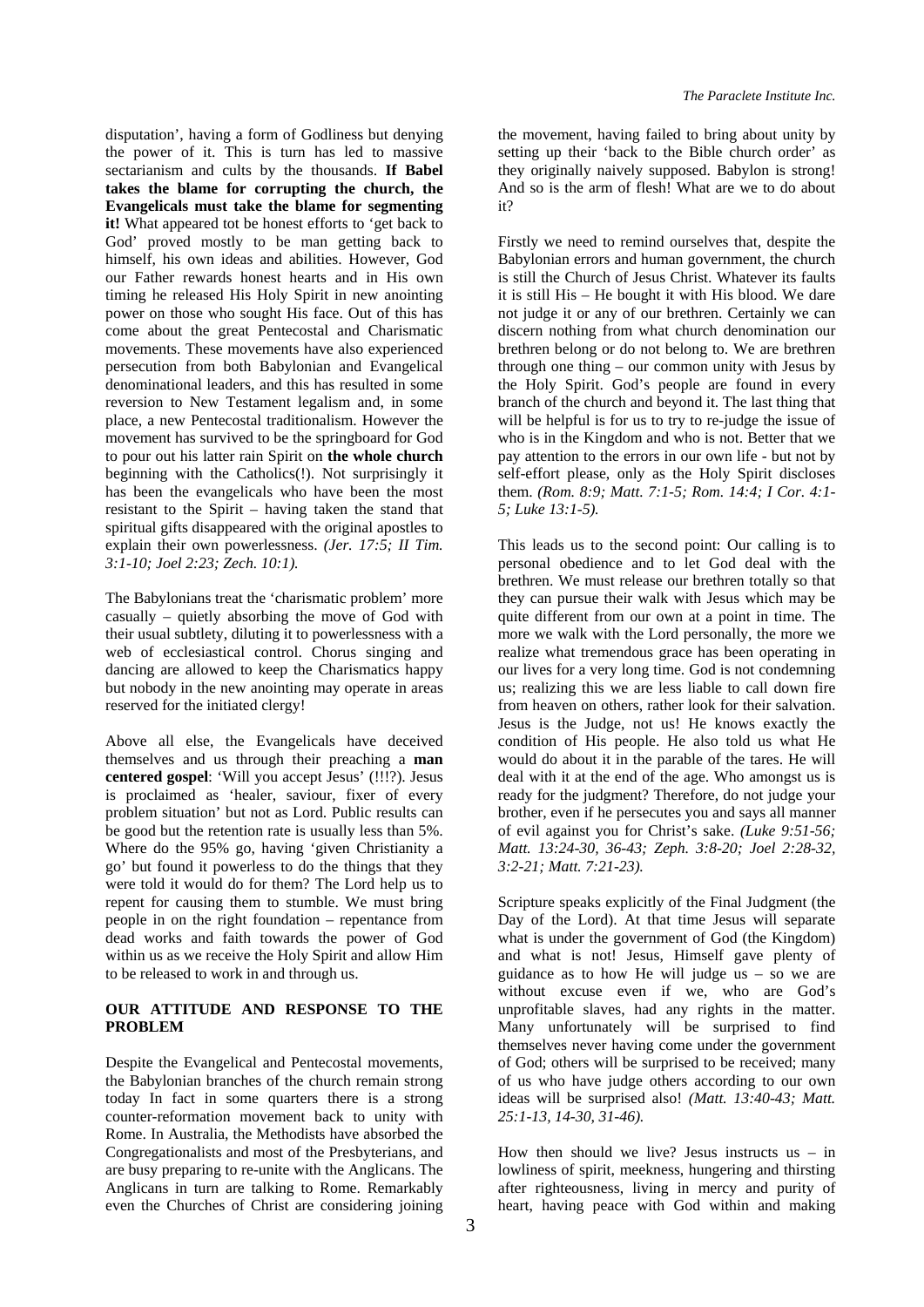peace with others our aim, accepting with joy the persecution and false accusations which are sure to follow us. Above all, let us see that none of this is possible in our own strength. Let us walk in the power of God's Spirit as His sons. Let us seek to bring ourselves under His government that we might be resurrected to reward and not to everlasting punishment. In particular, let us be extremely careful that we are not operating according to our own ideas; let Isaiah's instruction be our guide absolutely in the matter of where we should be in the church – if the Spirit says 'stay –  $STAY$ ; if He says 'move out' – MOVE OUT. Obedience is crucial here as in all things. It is very easy to repeat the mistakes of the Evangelicals! *(Luke 17: 7-10; Luke 18:9-14; Luke 12:41-48; Matt. 21:28-32; Matt. 5:3-12; Matt. 10:16- 19; John 6:1-3; Phil. 3:11; Rev. 20:11-15; Rev. 21: 1-8; Is. 52:12).* 

### **GOD'S PLAN TO DESTROY BABYLON AND THE ARM OF FLESH**

Our Father always has His men. Elijah thought he was alone but the Lord still had 7 000 who had never bowed the knee to Baal (Nimrod). We also need to know and remember that 'they that are with us are more than they who are with them'. Even if we are on our own, we are much more powerful than the host of the enemy while we hold on to Jesus' hand! The eventual fall and destruction of Babylon (study KP4) is described in scripture. Ecclesiastical Babylon will be destroyed first; God using political Babylon to destroy her. Finally, King Jesus will destroy political Babylon and the power behind it, Satan himself. But the judgment (separation work) will begin with the church *(I Kings 19:18; II Kings 6:13-17; Rev. 17:15- 18; Rev. 19:11-21; Rev. 20:1-15; I Peter 4:17).*

The key to all of this is found in Isaiah's prophecy, Is.13:3: 'I have commanded (not invited) my sanctified mighty one… even to them that rejoice in My Name! The separated 'mighty ones' of God serve Him with gladness of heart. God's army is built on LOVE RELATIONSHIPS; Satan's hordes are controlled by fear of his fierce anger. Jesus says, "If you love me, keep my commandments'. What a privilege and a joy to serve such a Master. Let us rejoice that we no longer serve the other one! Also, let us not take Jesus' love for granted less we crucify Him afresh by willful disobedience. *(Is. 13:1-5; John 14:15; Heb.6:4-12).* 

Scripture gives us a detailed picture as to how the Lord will bring down Babylon and the arm of flesh, and come Himself to rule the Church and the World. This is found in the early history of David, King of Israel. When Israel asked for a King (although God Himself would have been their King), God gave them Saul. Saul was anointed to be King by God and given every help and encouragement in that office. Despite that anointing, his obedience was incomplete and this

led him on a slippery path to a terrible death. Saul was a head (intellect) and shoulders (arm of flesh) man. He failed but God already had His new-anointed in the system. At first Saul welcomed David's charismatic chorus singing but when the new anointing proved powerful in the battle he opposed David in fits of jealous anger. It can be very uncomfortable to be the new anointing! Saul was ambivalent, loving and hating at the same time; there will be times when you think that he is receiving you with honour – do not believe him or you may find yourself with a javelin in your belly! As many are finding these days, with head and shoulder men in control of churches, the new anointing either has to leave through the back window or be pinned to the wall by Saul. For the Spirit led believer it is a testing time but the Father ensures we are lovingly guided and cared for if we are open to Him. We should read the history of David again and again until we have completely absorbed the spirit of this man who heart was after God's own heart. *(I Sam. 15, 18 to 21,26- 30; II Sam. 1 to 5:1-10; I Sam. 16:1-13; I Sam. 18:10-11; I Sam. 19:12).* 

Many who have received the Spirit's anointing in recent days do not appear to know the way forward. They are like those in Israel under the Judges who have experienced a refreshment but have returned to their own tribes, families and traditions. They feel free to what is right in their own eyes – there being no King in Israel! They know the refreshment but have not yet come to obedience. There is much teaching by charismatic leaders that God is sending His Spirit to renew the old wineskins of the denominations; there is no scriptural pattern for such an event, whatever these leaders say about it! The only pattern is Saul/David. *(Judges 21:24-25; Mark 221-22).* 

While Saul is in Jerusalem, David/Jesus is in Adululum and Ziklag. Those whom God separates to Himself must also find themselves in Adullam and Ziklag. They are clasped in His hand like stars; they carry His marks of disciplines upon them but love Him enough to want nothing else but to be with Him and to serve Him only. *(I Cor. 12:1-22; Rev. 1:16; Gal. 6:17).* 

Perhaps the greatest revelation David ever had was that God would kill Saul and it was definitely not his responsibility. So we also need to be careful that we do not touch God's anointed. God will deal with the head and shoulders men while we are at Ziklag with Jesus. It is God who puts everything under our feet and gives us the Kingdom. As Saul is destroyed, we will move to Hebron. (A great many more our brethren will join us there. What a reunion!). Then, finally, we will move to Zion where God has commanded the blessing for evermore. Where are you? Are you with Saul in Jerusalem or with David at Ziklag? Do you have idols that disallow you from following God's call to separation? Babylon has